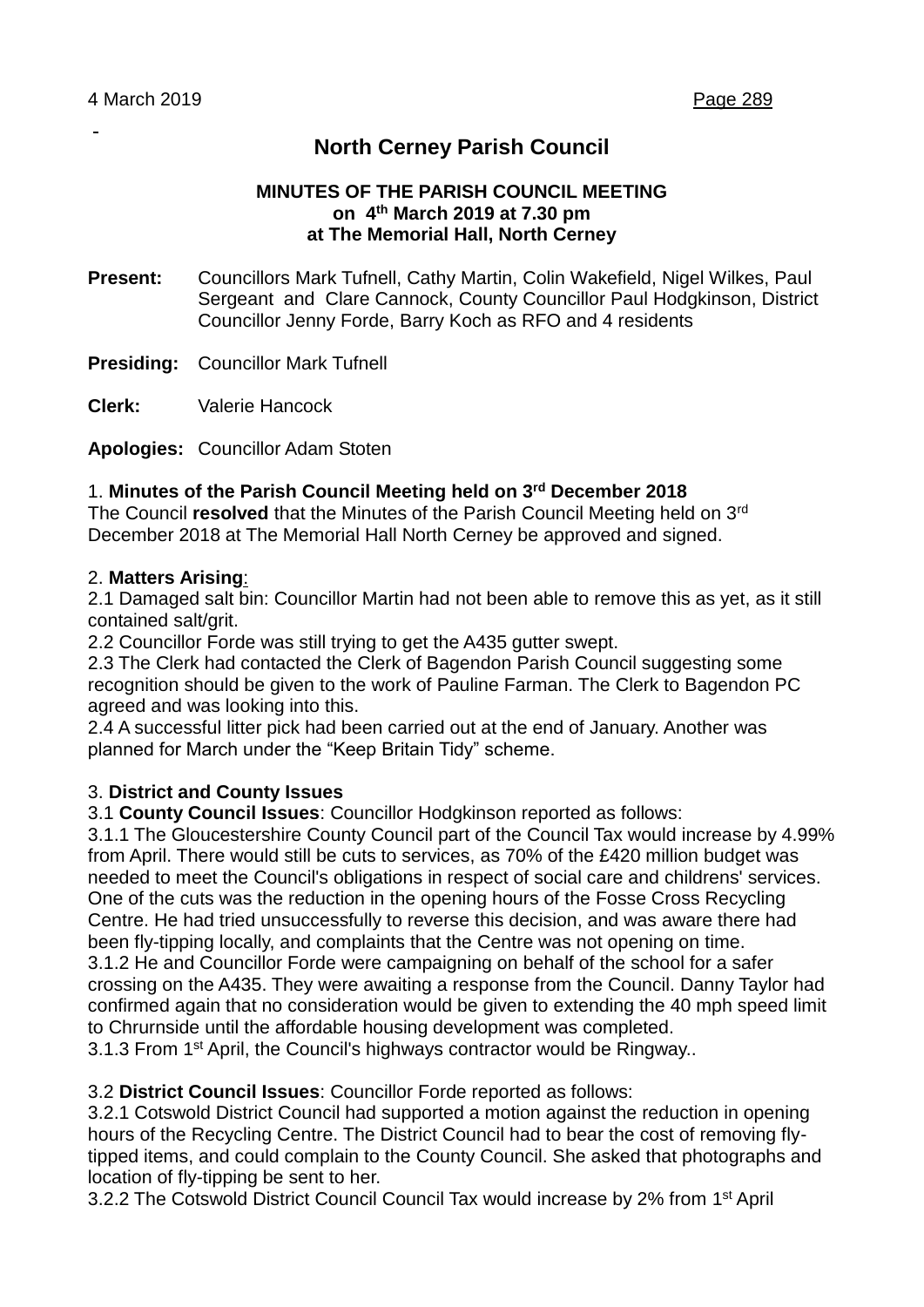3.2.3 She had asked the Leader of Cotswold District Council to write to Gloucestershire County Council in support of a safer crossing on the A435. The Clerk was asked also to write regarding this.

3.2.4 Progress was being made with the affordable housing development, but there had been a number of planning issues to deal with . Work was scheduled to start on 1 April, and Bromford were intending to hold a Ground Breaking Ceremony later that month.

In response to a question from Councillor Martin, Councillor Hodgkinson said that the reduction in opening hours of the Recycling Centre was expected to save £60-70,000. Councillor Cannock asked whether there would be an increase in heavy traffic on the A435 when work started on construction of the "missing link" on the A417. Councillor Hodgkinson said that he thought the work would be carried out without the need to divert traffic. Work on the missing link was still expected to start in 2020/2021, and to last about 2 years. There would be a formal consultation in Summer 2019.

## 4. **Financial Matters:**

4.1 **Precept for 2019/20:** It **was resolved** that the precept for 2019/20 would be £6,000. 4.2 **Reconciliation Statement:** The reconciliation statement was presented by the RFO and **it was resolved** that it be approved. Barry Koch estimated that approximately £2,000 would be carried forward into next year, after allowing for the cost of the new playground equipment.

4.3 **Authorisation of Expenditure:** The following expenditure was approved:

| Clerk salary and PAYE (Feb/March) | 294.00                         |
|-----------------------------------|--------------------------------|
| RFO's annual payment              | 600.00                         |
|                                   | 116.00                         |
| Mowing of Village Green           | 160.00                         |
|                                   | 14.25                          |
|                                   | <b>Administration Expenses</b> |

## 5, **Highway and Public Footpath Issues**

5.1 The Clerk had reported various potholes, some of which had been filled

5.2 The sign for Hillview had been broken, and CDC would be asked to replace it

5.3 The Clerk had been notified that the clearing of the pavements and gutters on the A435 would be scheduled in the next financial year

5.4 Councillor Martin said that the hedgerows on Dark Lane needed to be cut back. It was thought that the adjoining land belonged to Bathurst Estates, and the Clerk would ask them to deal with this.

5.5 A resident said that the footpath from North Cerney to Rendcomb was again impassable because of the mud created by cattle. The Clerk was asked to find out if Bathurst Estates could offer a permissive path to avoid the section of deep mud.

## 6. **Neighbourhood Watch and Crime Prevention:**

6.1 The Clerk had been notified that a new PCSO for the area, Charlie Pascoe-Watson, had now been appointed.

6.2 **Woodmancote:** Councillor Wakefield said there had been a few issues with parking, but no crime in Woodmancote. There had been a report of a dog attack, The police had not responded until 4 days later.

A member of the public said that the attack involved two German Shepherd dogs, which had also chased a boy down the road. Police had taken statements but no action had been taken. The Clerk was asked to contact PC Mark Weedon about this.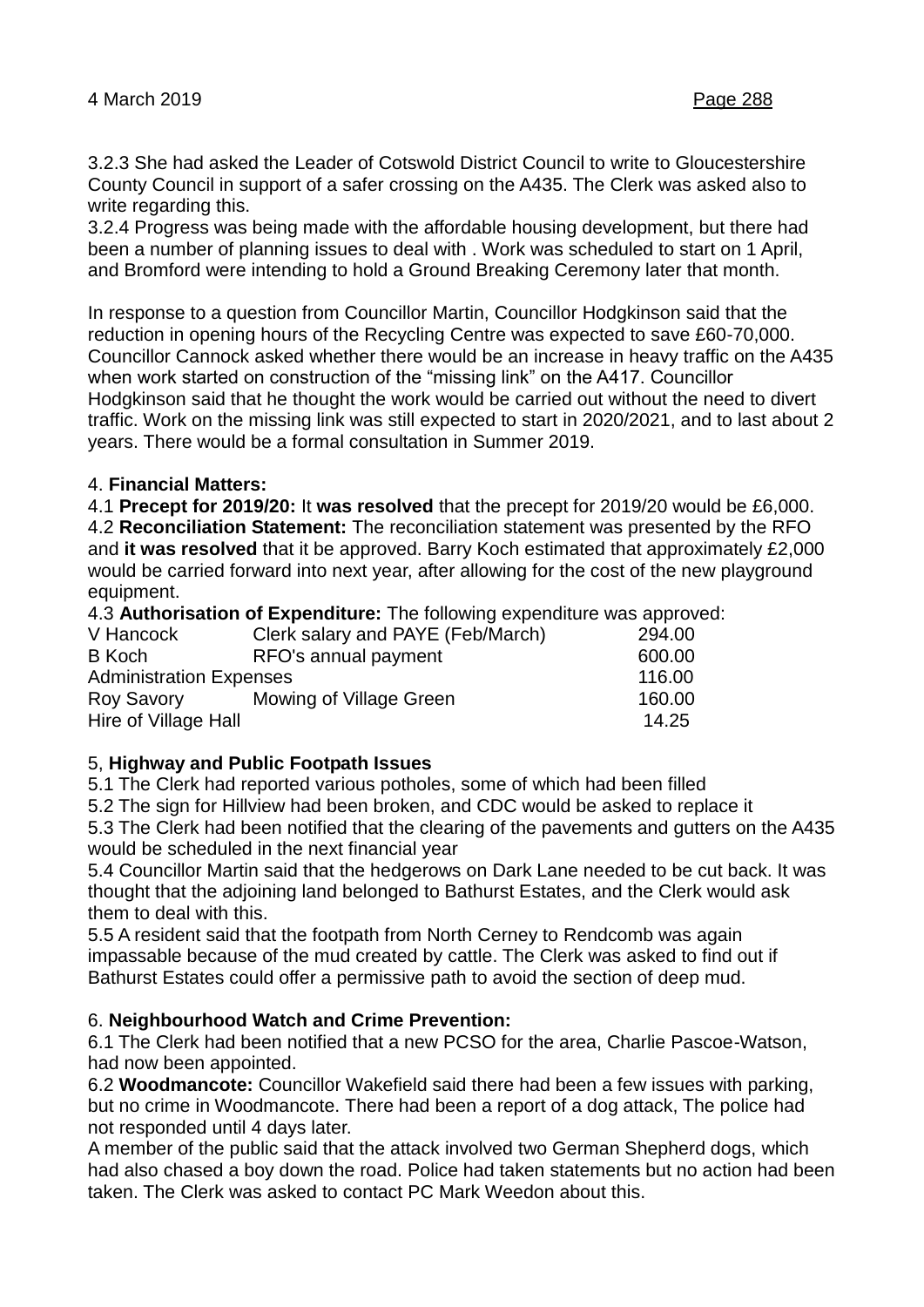6.3 **North Cerney:** Councillor Wilkes reported that there had been no reports of crime or suspicious activity.

6.4 **Community Speedwatch:** Councillor Wilkes said the next Speedwatch would be in April

7. **Affordable Housing Update**: The Clerk had heard from Chris Knibbs of Bromford Housing that it was hoped to start work on 1st April and (if this was achieved) to hold a Ground Breaking Ceremony on (possibly) 22nd April. The new road would be called Churnbridge Row.

## 8. **Woodmancote Playground:**

8.1 **Safety Reports:** The Clerk had been notified that the annual RoSPA inspection would be carried out in April. She had not received inspection reports recently, but the fence was in need of repair. Councillor Wakefield would ask Les Cairns to deal with this. He thought the small playhouse might also present some risks. Deb Sergeant was thanked for her help in inspecting the playground, and it was agreed that the need to find someone to carry out regular inspections would be considered after the RoSPA Report was received.. 9.2 **New Equipment:** The Clerk reported that the order for the "Buzz" playhouse and been lodged with Sovereign at the latest quoted price of £1,780.35 (plus VAT), and it was anticipated that installation would be effected in 4-6 weeks time. Councillor Martin had offered to arrange for clearance of the spoil. Les Cairns had quoted approximately £50 for the CAT scan, and approximately £150 for security fencing. It **was resolved** that all these payments be authorised.

## 9. **Planning Applications and Tree Preservation Orders**

9.1 **Planning Applications:** The Council had been notified of the following: New house in the garden of Perrotts Brook House Calmsden Barn: Replacement of a conservatory with a garden room Affordable Housing Site: compliance with conditions Scrubditch Farm: compliance with conditions The Red Sheds: variations and compliance with conditions 9.2 **Decision Notices:** 

 Churn Lodge North Cerney: extensions Rose Cottage North Cerney: Alterations

# 10. **Correspondence:**

The Clerk had received the following:

10.1 Notification from GAPTC that next year's subscription would be £137.43 10.2 Notification that the Gloucestershire Local Minerals Plan had been submitted to the Secretary of State for independent examination

10.3 An Agenda for the next Chartered Parish and Town Council Meeting, to be held on 7<sup>th</sup> March 2019 at Churchdown.

10.4 An enquiry from the First Aid Co-ordinator at Gloucestershire County Council as to whether he might consider delivering a free first aid course in the Parish, focussing on CPR, unconscious casualty and using a defibrillator. The Clerk was asked to notify him that it was interested in such a course, possibly in the village hall.

10.5 An enquiry from a production company who would be producing a new BBC TV series "Back in Tine". They are looking for a family to take part. The Clerk would put a notice on the Notice Board about this.

10.6 A letter (and leaflets) from the Community Safety Officer of Cotswold District Council